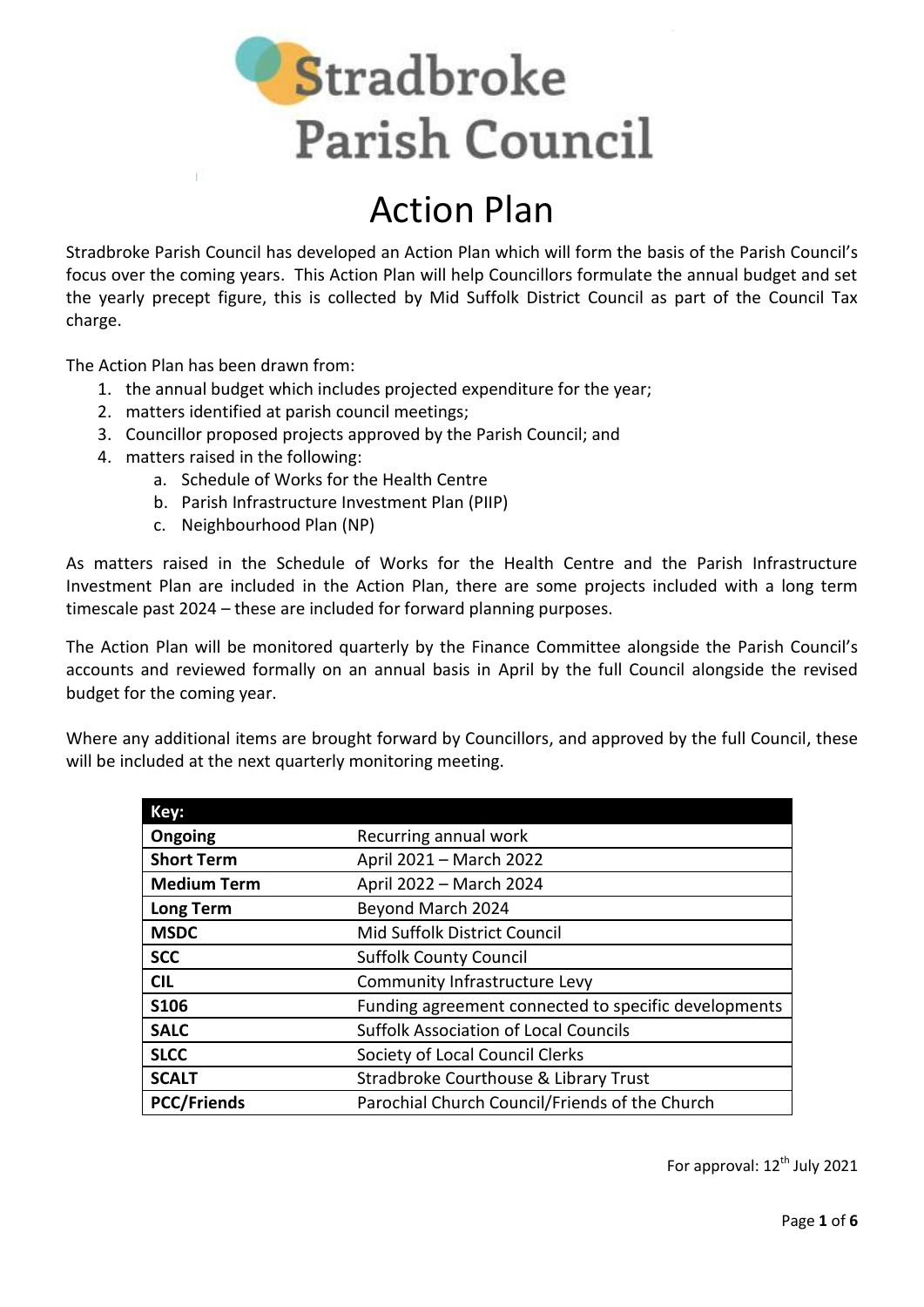

| <b>Objective</b>                    | <b>Action</b>                | <b>Funding</b> | <b>Timescale</b> | <b>Start date</b> | <b>Partner</b> |  |
|-------------------------------------|------------------------------|----------------|------------------|-------------------|----------------|--|
|                                     |                              |                |                  |                   | organisation   |  |
| <b>Parish Council: General Work</b> |                              |                |                  |                   |                |  |
| <b>Ensure the Council</b>           | Update policies and          | Precept        | Ongoing          | n/a               |                |  |
| operates to current                 | procedures in accordance     |                |                  |                   |                |  |
| legislation and best                | with guidance.               |                |                  |                   |                |  |
| practice.                           | Review and approve new       |                |                  |                   |                |  |
|                                     | policies when required.      |                |                  |                   |                |  |
|                                     | Maintenance and updating     | Precept        | Ongoing          | n/a               |                |  |
|                                     | of website and Facebook      |                |                  |                   |                |  |
|                                     | page to maintain effective   |                |                  |                   |                |  |
|                                     | communication.               |                |                  |                   |                |  |
|                                     | Review risk register         | Precept        | Ongoing          | n/a               |                |  |
|                                     | Action points raised by      |                |                  |                   |                |  |
|                                     | annual RoSPA inspections     |                |                  |                   |                |  |
|                                     | Ongoing training for         | Precept        | Ongoing          | n/a               | SALC / SLCC    |  |
|                                     | Councillors and staff        |                |                  |                   |                |  |
|                                     | Management & regular         | Precept        | Ongoing          | n/a               | Contractors    |  |
|                                     | maintenance of Parish        |                |                  |                   |                |  |
|                                     | Council assets inc tree work |                |                  |                   |                |  |
|                                     | Cemetery management          | Cemetery       | Ongoing          | n/a               | Contractors    |  |
|                                     | and maintenance              | fees &         |                  |                   |                |  |
|                                     |                              | precept        |                  |                   |                |  |

The actions above are undertaken on a continuous basis and form the general administration of the Council.

Quote requested for tree work in cremation area of cemetery on Laxfield Road.

| <b>Special Projects</b> |                            |          |       |          |            |
|-------------------------|----------------------------|----------|-------|----------|------------|
| Registration of         | Engage a solicitor to      | General  | Short | Feb 2020 | Gudgeons & |
| Parish Council land     | undertake the registration | reserves |       |          | Prentice   |
|                         | on behalf of the Council   |          |       |          |            |

#### **Update:**

- Registration process highlighted an issue with the ownership of the Tennis Court land.
- Community Centre Committee asked to consider taking on land, if not PC to claim possessory title.
- Solicitor to chase Land Registry confirmation that Land Registry are still working to catch up on outstanding work due to COVID situation.
- Land registration still ongoing

| To promote work | EV charging points at Wilby | Grant              | Short  | tbc | <b>SCC</b>  |
|-----------------|-----------------------------|--------------------|--------|-----|-------------|
| towards Climate | Road site                   |                    |        |     |             |
| Change          | Community heat network      | <sup>っ</sup> Grant | Medium | tbc | <b>MSDC</b> |
|                 | project                     |                    | Long   |     |             |

#### **Update**:

- EV charging points: This is ongoing, SCC are looking to restart the projct.
- Energy audit completed September 2020. No update yet received concerning MSDC proposal for community energy project, a ground source heat array and pump. MSDC not progressing PV carport – PC are investigating.
- A possibility on how to bring the solar car port project forward has been identified and a report is being prepared for the Council to review.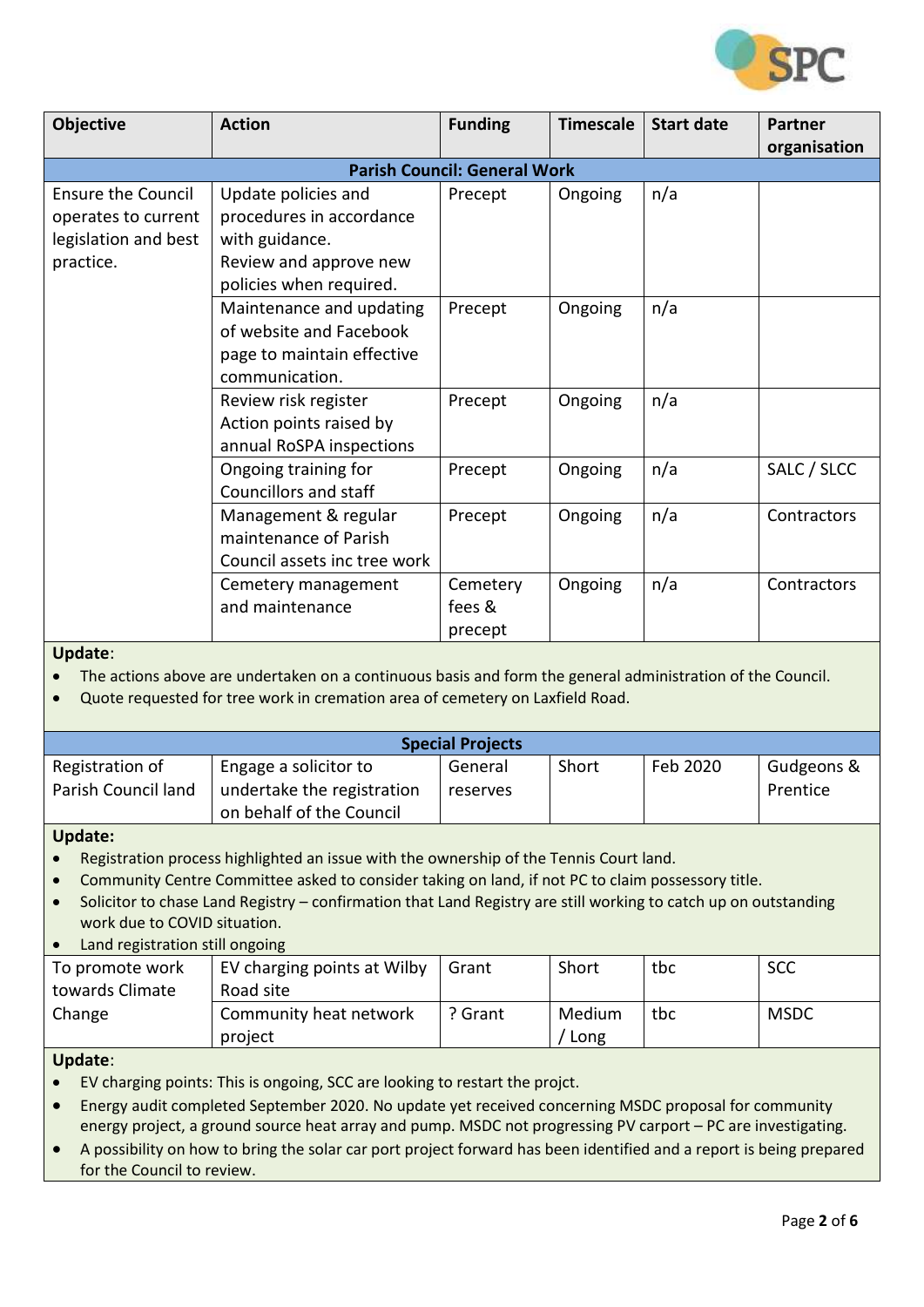

| <b>Objective</b>                                                  | <b>Action</b>                                                                                              | <b>Funding</b>                    | <b>Timescale</b> | <b>Start date</b> | <b>Partner</b> |
|-------------------------------------------------------------------|------------------------------------------------------------------------------------------------------------|-----------------------------------|------------------|-------------------|----------------|
|                                                                   |                                                                                                            | Grant                             | Short            | tbc               | organisation   |
| To help engage                                                    | Establish a youth council                                                                                  |                                   |                  |                   |                |
| young people.                                                     |                                                                                                            |                                   |                  |                   |                |
| <b>Update:</b>                                                    |                                                                                                            |                                   |                  |                   |                |
|                                                                   | Project paused - will recommence after lockdown restrictions are lifted (£500 grant c/f)                   |                                   |                  |                   |                |
|                                                                   |                                                                                                            | <b>Health Centre - Wilby Road</b> |                  |                   |                |
| To secure the                                                     | To draw up a new Lease                                                                                     | Rent                              | Short            | May 2020          | Rogers &       |
| tenancy of the                                                    | between the Parish Council                                                                                 |                                   |                  |                   | Norton         |
| <b>Health Centre</b>                                              | and the Medical Practice                                                                                   |                                   |                  |                   |                |
| To undertake                                                      | External repairs to fascia                                                                                 | Rent                              | Short            | Spring 2021       | Manning &      |
| urgent repairs to                                                 | boards, window and door                                                                                    |                                   |                  |                   | Woods          |
| the Health Centre                                                 | frames.                                                                                                    |                                   |                  |                   |                |
|                                                                   | Electrical works to improve                                                                                | Rent                              | Short            | Spring 2021       | Everlong       |
|                                                                   | safety:                                                                                                    |                                   |                  |                   | Electrical     |
|                                                                   | 1. Sockets in waiting area                                                                                 |                                   |                  |                   |                |
|                                                                   | 2. Air con $-$ pole isolator                                                                               |                                   |                  |                   |                |
| <b>Health Centre</b>                                              | 1. Flooring - replace all                                                                                  | Rent / loan                       | Short            | tbc               | Manning &      |
| upgrade: Quotes                                                   | carpets                                                                                                    |                                   |                  |                   | Woods          |
| accepted                                                          | 2. Air con extension to                                                                                    |                                   |                  |                   |                |
|                                                                   | additional rooms x 6                                                                                       |                                   |                  |                   |                |
| Update:                                                           |                                                                                                            |                                   |                  |                   |                |
| $\bullet$                                                         | Draft lease close t agreement and submission to NHS for review and agreement, then it can presented to     |                                   |                  |                   |                |
|                                                                   | Councillors for approval.                                                                                  |                                   |                  |                   |                |
| $\bullet$                                                         | Work on flooring and air con on hold pending agreement on access to the building being provided by Medical |                                   |                  |                   |                |
| Practice.                                                         |                                                                                                            |                                   |                  |                   |                |
| Electrical work - date has been agreed for work to be undertaken. |                                                                                                            |                                   |                  |                   |                |

| <b>Health Centre</b>  | 1. | Seating                   | Rent / Ioan | Short    | tbc |  |
|-----------------------|----|---------------------------|-------------|----------|-----|--|
| upgrade: Quotes       | 2. | Flooding                  | Rent / Ioan | Short    | tbc |  |
| required              | 3. | Internal works            | Rent / Ioan | Short    | tbc |  |
|                       | 4. | Accessible counter -      | Rent / loan | Short    | tbc |  |
|                       |    | reception or dispensary   |             |          |     |  |
| (See full schedule of | 5. | Upper floor inc roof      | Rent / Ioan | Medium   |     |  |
| works: Meetings &     |    | insulation, staircase and |             |          |     |  |
| Docs - Parish Plans)  |    | clearner's cupboard.      |             |          |     |  |
|                       | 6. | EPC report: suggested     | Rent / Ioan | Medium / | tbc |  |
|                       |    | works; these include      |             | Long     |     |  |
|                       |    | new windows, lighting     |             |          |     |  |
|                       |    | PVs & heating system.     |             |          |     |  |

- Seats to be purchased once flooring upgrade complete.
- Flooding: possible blockage identified near Fire Station, Suffolk County Council have been contacted advice received that a different department at SCC needs to be contacted.
- Staff WC needs to be replaced, plumber contacted, lights are being changed in reception area a further 2 water heaters will need updating this year.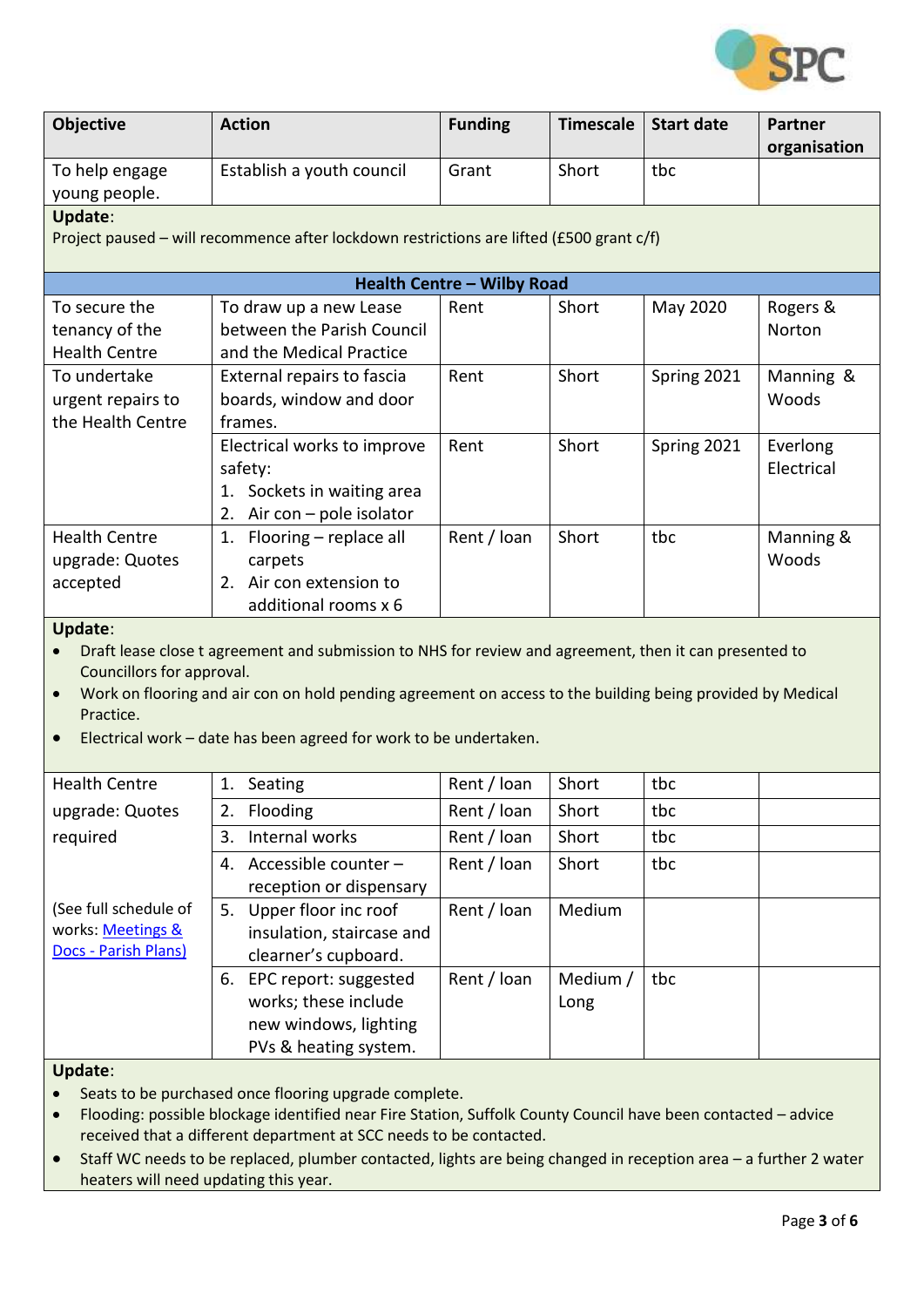

| <b>Objective</b>      | <b>Action</b>                                                       | <b>Funding</b> | <b>Timescale</b> | <b>Start date</b> | <b>Partner</b> |  |  |
|-----------------------|---------------------------------------------------------------------|----------------|------------------|-------------------|----------------|--|--|
|                       |                                                                     |                |                  |                   | organisation   |  |  |
|                       | All works to be dealt with on a priority basis as rent is received. |                |                  |                   |                |  |  |
|                       | Parish Council actions from: PIIP & NP                              |                |                  |                   |                |  |  |
| <b>NP Projects</b>    | New nursery facility<br>1.                                          | CIL/S106       | Medium           |                   | MSDC/SCC       |  |  |
| (see Page 47 of plan) | Playingfield expansion<br>2.                                        | S106           | Short            |                   | Lovell Homes   |  |  |
|                       | <b>Skate Park</b><br>3.                                             |                | Long             |                   |                |  |  |
|                       | Improvements to Court<br>4.                                         | <b>CIL</b>     | Medium           |                   | <b>SCALT</b>   |  |  |
|                       | House - small scale only                                            |                |                  |                   |                |  |  |
|                       | eg sound proofing.                                                  |                |                  |                   |                |  |  |
|                       | <b>Public Transport</b><br>5.                                       | n/a            | Ongoing          |                   | <b>SCC</b>     |  |  |
|                       | 6. Improvements to                                                  | <b>CIL</b>     | Medium           |                   | PCC/Friends    |  |  |
|                       | Church $-$ projects for                                             |                |                  |                   |                |  |  |
|                       | community use only                                                  |                |                  |                   |                |  |  |
|                       | 7. Highways & Parking                                               |                |                  | See notes         |                |  |  |
|                       | enforcement                                                         |                |                  | below             |                |  |  |
|                       | 8. Assets of Community                                              |                | Ongoing          |                   |                |  |  |
|                       | Value                                                               |                |                  |                   |                |  |  |
|                       | Clubs & Societies<br>9.                                             |                | Short            |                   |                |  |  |
|                       | 10. Drainage                                                        | CIL/Precept    | Short            |                   |                |  |  |
|                       | 11. Improved Broadband                                              |                | Short            |                   |                |  |  |
|                       | connectivity                                                        |                |                  |                   |                |  |  |
|                       | 12. Mobile phone signal                                             |                | ŗ                |                   |                |  |  |
|                       |                                                                     |                |                  |                   |                |  |  |

- 1. Discussions underway with Earlswood Homes, SCC & MSDC in connection with development off Mill Lane. Currently holding objections are preventing the application moving forward.
- 2. Forms part of the S106 for the development off New Street developer is Lovell Homes, a meeting is proposed with MSDC, Lovell and PC to move this forward.
- 3. Skate Park it was agreed this would be reviewed alongside the comprehensive feasibility study previously undertaken. No suitable site has been identified – advice has been taken from Police as to possible locations. Further consultation would be required to take project forward.
- 4. Court House: Small scale improvements could be funded through CIL.
- 5. Public Transport Toni Wisbey has been campaigning to get public buses reinstated, and in the interim has persuaded community buses to include Stradbroke on their route.
- 6. Church improvements the Parish Council cannot contribute to major repairs to the Church but could contribute to small projects that had a "community use" element included, such as sound and lighting for a performance area.
- 7. The Parish Council were investigating match funding a PCSO this idea was dropped once parking enforcement became the responsibility of the district council.
- 8. Assets of Community Value –The Ivy House has been successfully registered as an ACV. A planning application has been submitted to seek permission to turn pub into dwelling house. Parish Council objected to this and the application has been "called-in" to be determined by Committee.
- 9. Promoting clubs & societies a fair was to be arranged at the Annual Parish Meeting in April 2020 but due to COVID this will now take place at a later date.
- 10. Drainage the Parish Council has tried to get Suffolk County Council to assist in this matter, a meeting needs to be arranged with the County Councillor responsible following the elections in May to move this forward.
- 11. Broadband working party is liaising with County Broadband who hope to bring FTTP to Stradbroke.
- 12. Mobile signals appear to have improved since the preparation of the plan and this may no longer be an action.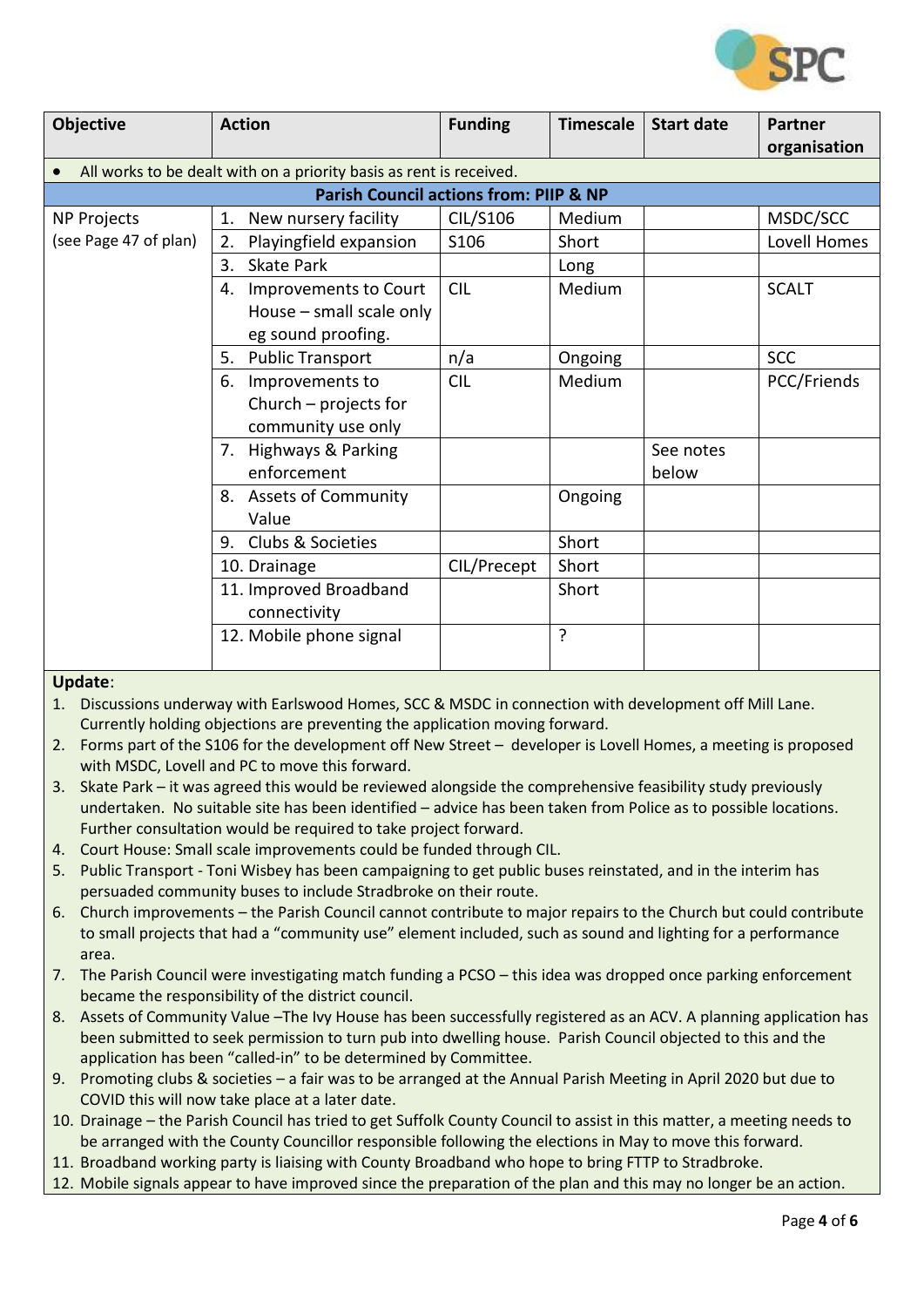

| <b>Objective</b>                                                                           | <b>Action</b>                                                                                    | <b>Funding</b> | <b>Timescale</b> | <b>Start date</b> | <b>Partner</b><br>organisation |
|--------------------------------------------------------------------------------------------|--------------------------------------------------------------------------------------------------|----------------|------------------|-------------------|--------------------------------|
| <b>PIIP Projects</b><br>(full PIIP can be<br>viewed at: Meetings<br>& Docs - Parish Plans) | Chapel:<br><b>Building repairs</b><br>1.<br>Electrical connection<br>2.<br>Accessible Path<br>3. | CIL/Precept    | Medium           |                   |                                |
|                                                                                            | Highways Improvements:<br>Speeding<br>Parking<br>2.<br>Volume<br>3.                              | <b>CIL</b>     | Medium /<br>Long |                   |                                |

Chapel

- 1. The agreed contractor was unable to complete the work, the tendering process will restart.
- 2. UK Power Networks are preparing a budget estimate for providing an electrical connection.
- 3. Quotes are required for the work

Highways

- 1. Highways working party has established a community speed watch which will undertake training shortly.
- 2. A consultation on possible highways improvements (including parking) is underway.
- 3. The Parish Council opposes any development that will adversely affect the volume of traffic coming into Stradbroke from outside the Parish and commercial development that will impact Queen St.

| <b>Non Parish Council matters from PIIP</b> |                                      |                  |           |                     |  |  |
|---------------------------------------------|--------------------------------------|------------------|-----------|---------------------|--|--|
| PIIP Requests (as at                        | Church: roof & internal              | Lottery          | Long (but | PCC/Friends         |  |  |
| <b>August 2020)</b>                         | repair                               | Funding?         | urgent)   |                     |  |  |
|                                             | Allotments: electrical               | ? Grants         | ?         | SAGA /              |  |  |
|                                             | connection and                       |                  |           | Stradbroke          |  |  |
|                                             | improvements to rain                 |                  |           | Trust               |  |  |
|                                             | water collection                     |                  |           |                     |  |  |
|                                             | Court House & Library -              | ?                | Long      | <b>SCC</b>          |  |  |
|                                             | secure freehold of building          |                  |           |                     |  |  |
|                                             | Primary School - parking             | S106             | Medium    | Earlswood           |  |  |
|                                             |                                      |                  |           | Homes               |  |  |
|                                             | High School - parking                | ?                | Long      |                     |  |  |
|                                             | <b>Additional Sports Pavilion</b>    | CIL?             | Long      | Sports Clubs        |  |  |
|                                             | (away from Com Ctr)                  |                  |           |                     |  |  |
|                                             | <b>Studios</b>                       | ? Grants         | Long      | Radio Strad.        |  |  |
|                                             | <b>Community Centre:</b>             |                  |           | Stradbroke          |  |  |
|                                             | 1. White goods and hot               | ?Own funds       | Short     | Sports &            |  |  |
|                                             | water system.                        |                  |           | Community           |  |  |
|                                             | <b>Additional Indoor Space</b><br>2. | ? Grants $/$     | Medium    | Centre              |  |  |
|                                             | 3. Bigger changing rooms             | <b>Donations</b> | Medium    | Committee           |  |  |
|                                             | Update to Cricket nets &             | CIL/Grants/      | Medium    | Stradbroke          |  |  |
|                                             | practice facilities. Plus            | own funds        |           | <b>Cricket Club</b> |  |  |
|                                             | scorebox repair and                  |                  |           |                     |  |  |
|                                             | security.                            |                  |           |                     |  |  |
|                                             | Revamp dugouts                       | Own funds        | Short     | <b>SYFC</b>         |  |  |